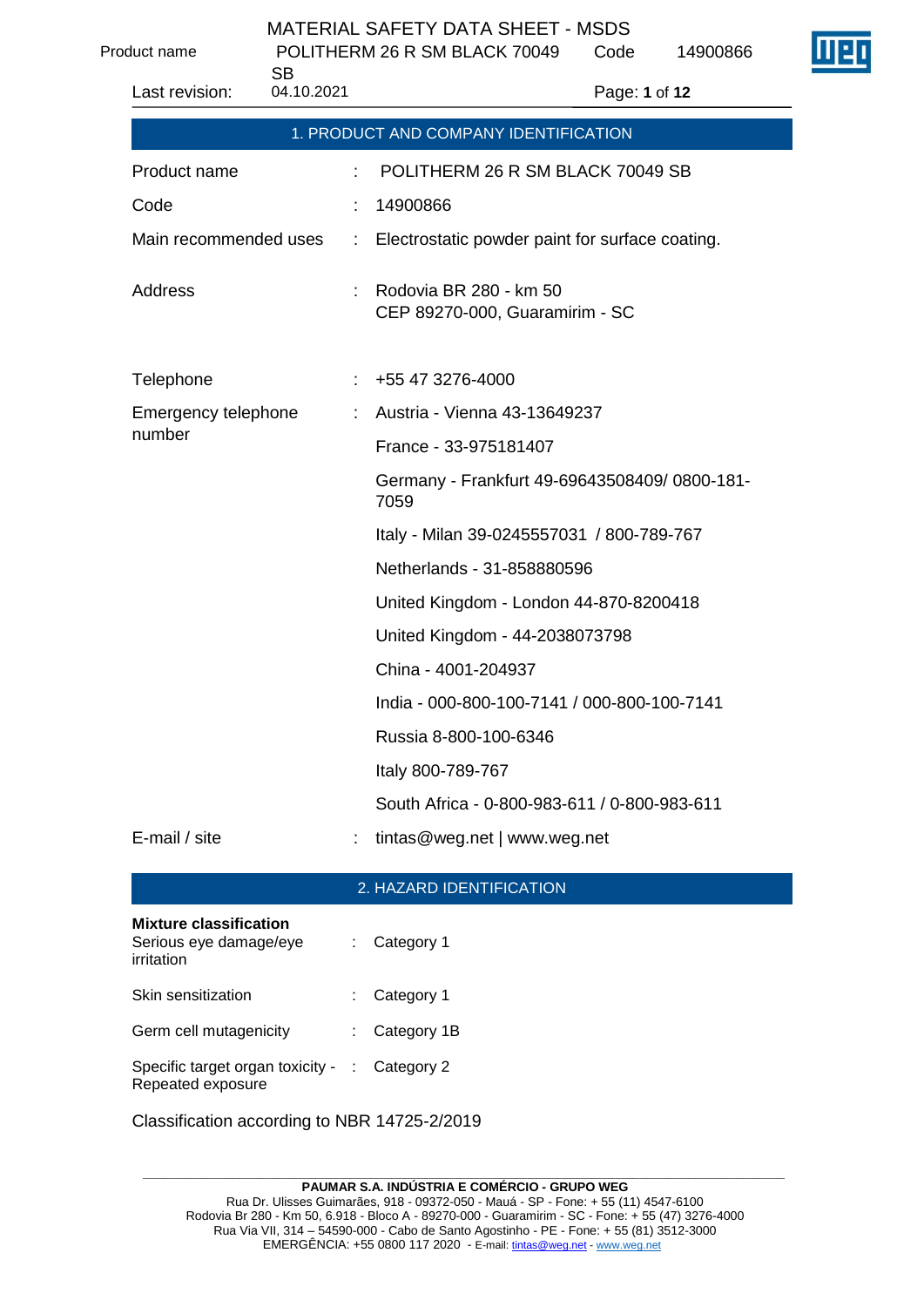| Product name              | SВ         | POLITHERM 26 R SM BLACK 70049                                                                                                                         | Code          | 14900866                            |
|---------------------------|------------|-------------------------------------------------------------------------------------------------------------------------------------------------------|---------------|-------------------------------------|
| Last revision:            | 04.10.2021 |                                                                                                                                                       | Page: 2 of 12 |                                     |
| <b>Labelling Elements</b> |            |                                                                                                                                                       |               |                                     |
|                           |            |                                                                                                                                                       |               |                                     |
|                           |            |                                                                                                                                                       |               |                                     |
|                           |            |                                                                                                                                                       |               |                                     |
| <b>Warning phrase</b>     |            | Danger                                                                                                                                                |               |                                     |
| <b>Hazard phrases</b>     |            |                                                                                                                                                       |               |                                     |
|                           |            | H318 Causes serious eye damage.<br>H317 May cause an allergic skin reaction.                                                                          |               |                                     |
|                           |            | H340 May cause genetic defects.<br>H373 May cause damage to organs through prolonged or<br>repeated exposure.                                         |               |                                     |
| <b>Caution Phrases</b>    |            |                                                                                                                                                       |               |                                     |
|                           |            | <b>Prevention:</b><br>P201 Obtain special instructions before use.                                                                                    |               |                                     |
|                           |            | P202 Do not handle until all safety precautions have been read<br>and understood.                                                                     |               |                                     |
|                           |            | P260 Do not breathe dust/ fume/ gas/ mist/ vapours/ spray.                                                                                            |               |                                     |
|                           |            | P272 Contaminated work clothing should not be allowedout of<br>the workplace.                                                                         |               |                                     |
|                           |            | P280 Wear protective gloves/<br>protection/ face protection.                                                                                          |               | protective<br>clothing/<br>eye      |
|                           |            | <b>Reaction:</b><br>P302+P352 IF ON SKIN: Wash with plenty of water.                                                                                  |               |                                     |
|                           |            | P305+P351+P338 IF IN EYES: Rinse cautiously with water for<br>several minutes. Remove contact lenses if present and easy to<br>do - continue rinsing. |               |                                     |
|                           |            | P308+P313 IF exposed or concerned: Call a doctor.                                                                                                     |               |                                     |
|                           |            | P310 Immediately call a POISON CENTER/doctor.                                                                                                         |               |                                     |
|                           |            | P333+P313<br>lf skin<br>medicaladvice/attention.                                                                                                      |               | irritation or a rash occurs:<br>Get |
|                           |            | P362+P364 Take off contaminated clothing and wash it before<br>reuse.                                                                                 |               |                                     |
|                           |            | Storage:<br>P405 Store locked up.                                                                                                                     |               |                                     |
|                           |            | Treatmentand disposal of waste:<br>P501 Dispose of contents/container as chapter 13 of the                                                            |               |                                     |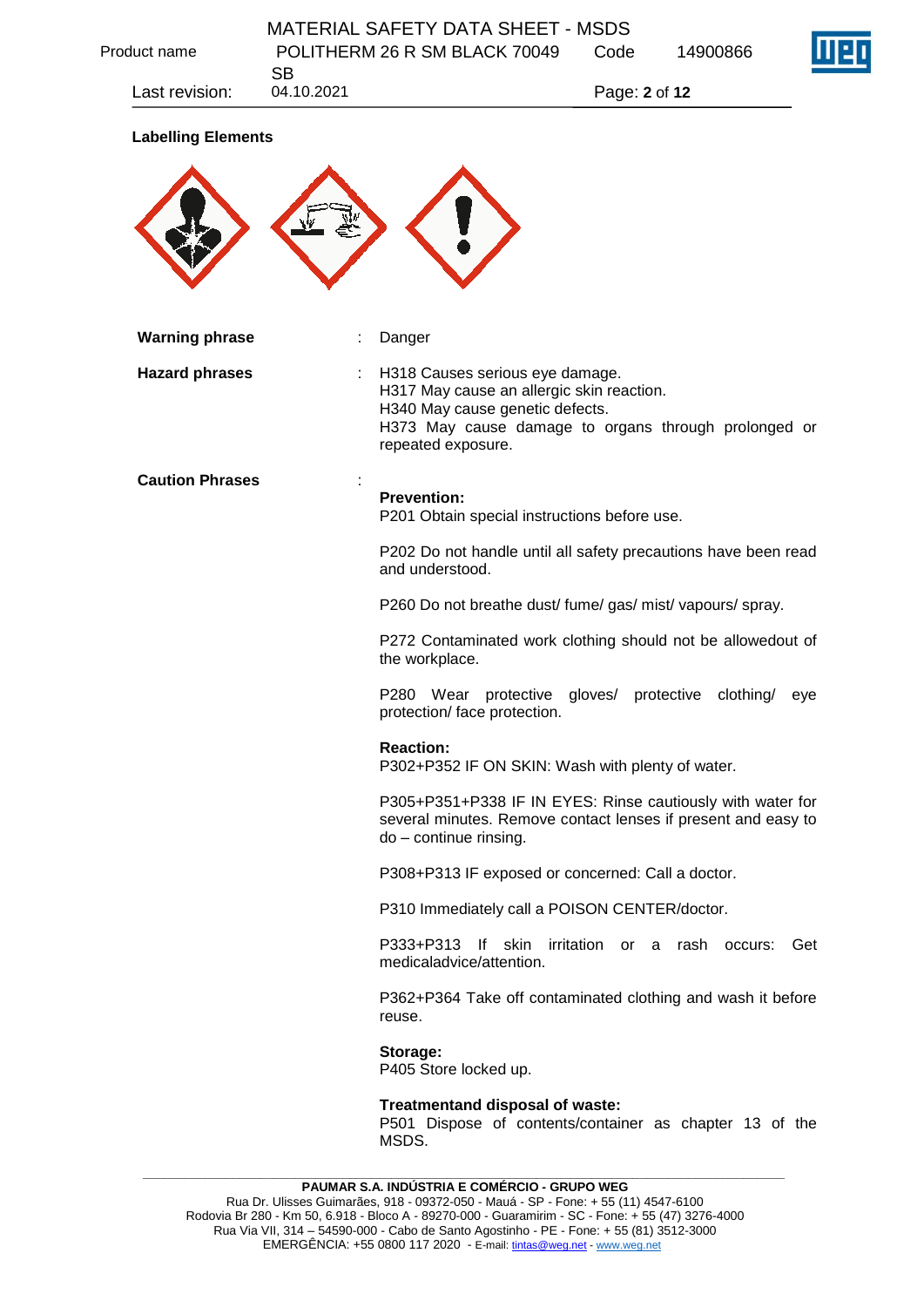| Product name   | SB.        | <b>MATERIAL SAFETY DATA SHEET - MSDS</b><br>POLITHERM 26 R SM BLACK 70049                                                                                                                                                     | Code          | 14900866 |  |
|----------------|------------|-------------------------------------------------------------------------------------------------------------------------------------------------------------------------------------------------------------------------------|---------------|----------|--|
| Last revision: | 04.10.2021 |                                                                                                                                                                                                                               | Page: 3 of 12 |          |  |
| Other hazard   |            | : The finely dispersed particles form explosive mixtures in air, in<br>the presence of sparks. Burning forms a thick black smoke.<br>Inhalation of dangerous products of decomposition may cause<br>serious damage to health. |               |          |  |

### 3. COMPOSITION AND INFORMATION ABOUT THE INGRENDIENTS

### **Product type:** : Mixture

#### **Ingrendients that contribute to danger:**

| Product name                              | CAS No.<br>EC No.<br><b>REACH Registration No.</b> | <b>Risck classification</b>                                                                                                                                                                                                                                                                                                                                                         | Concentration<br>[%] |
|-------------------------------------------|----------------------------------------------------|-------------------------------------------------------------------------------------------------------------------------------------------------------------------------------------------------------------------------------------------------------------------------------------------------------------------------------------------------------------------------------------|----------------------|
| <b>TRIGLYCIDYL</b><br><b>ISOCYANURATE</b> | 2451-62-9                                          | Acute toxicity<br>Ingestion,<br>Category 3<br>Acute toxicity<br>Inhalation,<br>Category 3<br>Skin sensitization,<br>Category 1<br>Specific target organ<br>toxicity - Repeated<br>exposure,<br>Category 2<br>Hazardous to the<br>aquatic environment -<br>Cronic,<br>Category 3<br>Germ cell<br>mutagenicity,<br>Category 1B<br>Serious eye<br>damage/eye irritation,<br>Category 1 | $>= 1 - 5$           |

### 4. FIRST AID MEASURES

**Inhalation** : Take the victim to fresh air, keeping them rested and warm. If breathing is irregular or has stopped, apply artificial respiration. Do not give anything orally. Seek medical assistance immediately, bringing the product label whenever possible. **Contact with the skin** : Remove all contaminated clothing immediately. Wash affected area with plenty of soap and water. **Contact with the eyes** : Remove contact lenses, if wearing any. Flush the eyes with

**PAUMAR S.A. INDÚSTRIA E COMÉRCIO - GRUPO WEG** Rua Dr. Ulisses Guimarães, 918 - 09372-050 - Mauá - SP - Fone: + 55 (11) 4547-6100 Rodovia Br 280 - Km 50, 6.918 - Bloco A - 89270-000 - Guaramirim - SC - Fone: + 55 (47) 3276-4000 Rua Via VII, 314 – 54590-000 - Cabo de Santo Agostinho - PE - Fone: + 55 (81) 3512-3000 EMERGÊNCIA: +55 0800 117 2020 - E-mail[: tintas@weg.net](mailto:tintas@weg.net) - [www.weg.net](http://www.weg.net/)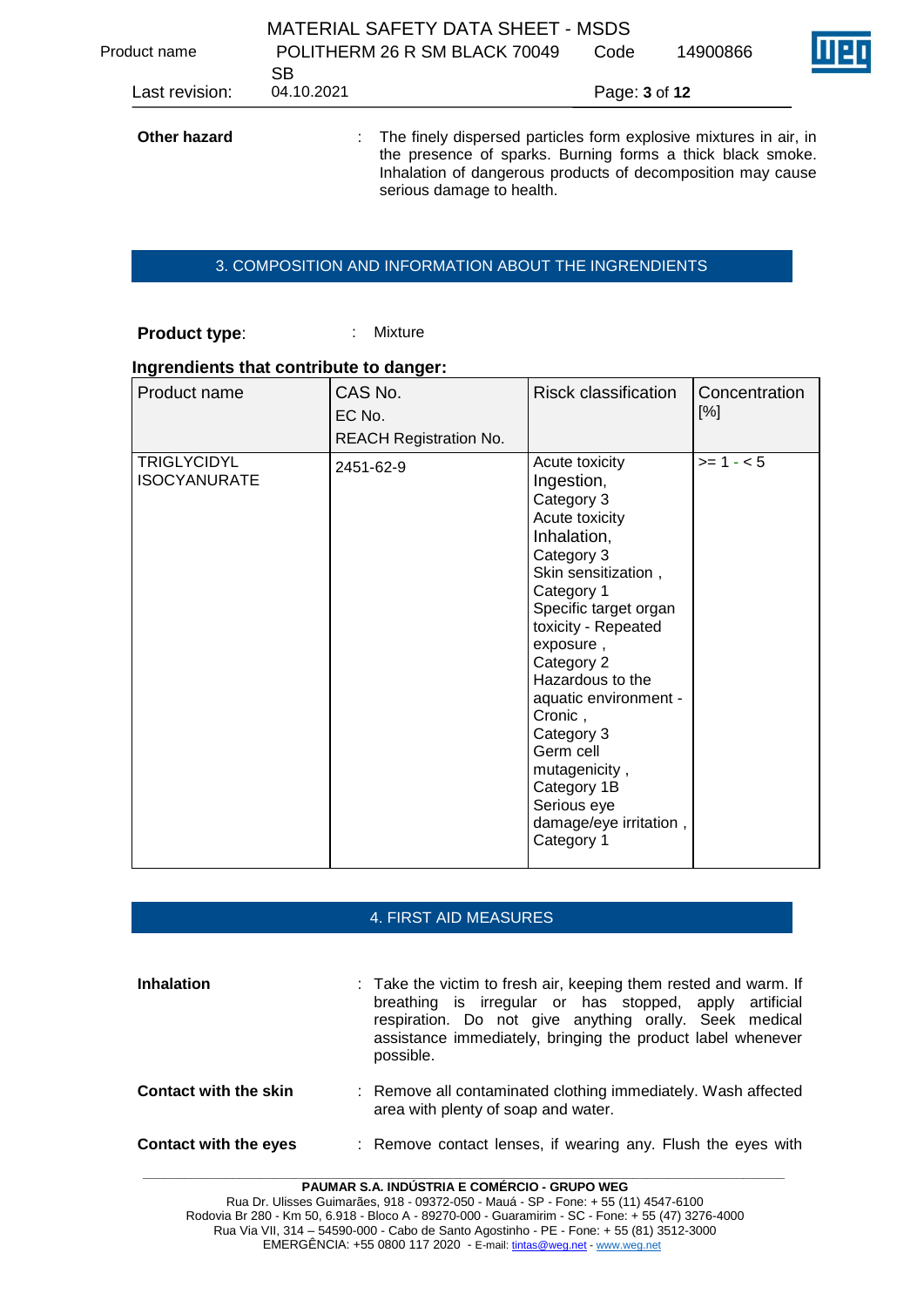|                      |    |                                                   | <b>MATERIAL SAFETY DATA SHEET - MSDS</b>                                                                                                                                                                             |  |
|----------------------|----|---------------------------------------------------|----------------------------------------------------------------------------------------------------------------------------------------------------------------------------------------------------------------------|--|
| Product name         |    | POLITHERM 26 R SM BLACK 70049<br>Code<br>14900866 |                                                                                                                                                                                                                      |  |
|                      | SВ |                                                   |                                                                                                                                                                                                                      |  |
| Last revision:       |    | 04.10.2021                                        | Page: 4 of 12                                                                                                                                                                                                        |  |
|                      |    |                                                   | running water for at least 15 minutes, holding the eyelids<br>apart. Seek medical assistance immediately, bringing the<br>product label with you.                                                                    |  |
| Ingestion            |    |                                                   | : Do not provoke vomiting. Consult with a doctor immediately.                                                                                                                                                        |  |
| Notes for the doctor |    |                                                   | : Treat symptomatically. Do not induce vomiting because of risk<br>of aspiration of gastric contents into the lungs. Gastric lavage<br>is recommended when the patient ingests large quantities of<br>the substance. |  |

|                                                                     | 5. FIRE-FIGHTING MEASURES                                                                                                                                                                                                                                                                                                                                                                                                                                                              |
|---------------------------------------------------------------------|----------------------------------------------------------------------------------------------------------------------------------------------------------------------------------------------------------------------------------------------------------------------------------------------------------------------------------------------------------------------------------------------------------------------------------------------------------------------------------------|
| Suitable extinguishing<br>methods                                   | $\therefore$ Water in mist form<br>Carbon dioxide (CO2)<br>Foam alcohol resistent<br>Dry chemical powder                                                                                                                                                                                                                                                                                                                                                                               |
| <b>Extinguishing methods not</b> : Direct water jet.<br>recommended |                                                                                                                                                                                                                                                                                                                                                                                                                                                                                        |
| <b>Specific dangers</b>                                             | : The finely dispersed particles form explosive mixtures in air, in<br>the presence of sparks. Burning forms a thick black smoke.<br>Inhalation of dangerous products of decomposition may cause<br>serious damage to health.                                                                                                                                                                                                                                                          |
| Protective measures of the<br>fire fighting team.                   | The personnel involved in firefighting should wear self<br>contained breathing apparatus with positive pressure and full<br>protection clothes.                                                                                                                                                                                                                                                                                                                                        |
| <b>Specific methods</b>                                             | : Evacuate and isolate the area. Approach from fire with wind at<br>your back. Fight the fire to a secure distance. Remove the<br>packaging of the product from the fire area if this can be made<br>with safety. Chill sideways with water in form of fog all the<br>closed packaging near the fire. Avoid that the resulting water<br>from fire fighting reaches drains or waterways. Use dikes to<br>contain this water and eliminate it according to environmental<br>regulations. |

### 6. SPILL / LEAK CONTROL PROCEDURES

**Personal precautions, protective equipment and emergency procedures**

| For the emergency service<br>staff                      | : If specialized clothing is needed to combat the leak/spillage,<br>Section 8 should be consulted. All precautions described in<br>the following section must be followed.                                                                                                                                         |
|---------------------------------------------------------|--------------------------------------------------------------------------------------------------------------------------------------------------------------------------------------------------------------------------------------------------------------------------------------------------------------------|
| For staff who are not part<br>of the emergency services | : No action should be taken that may generate danger to<br>people without adequate training and qualifications. Use<br>appropriate personal protective equipment - see section 8.<br>Evacuate surrounding areas. Isolate area and keep onlookers<br>away. Do not touch or walk through spilled material. Eliminate |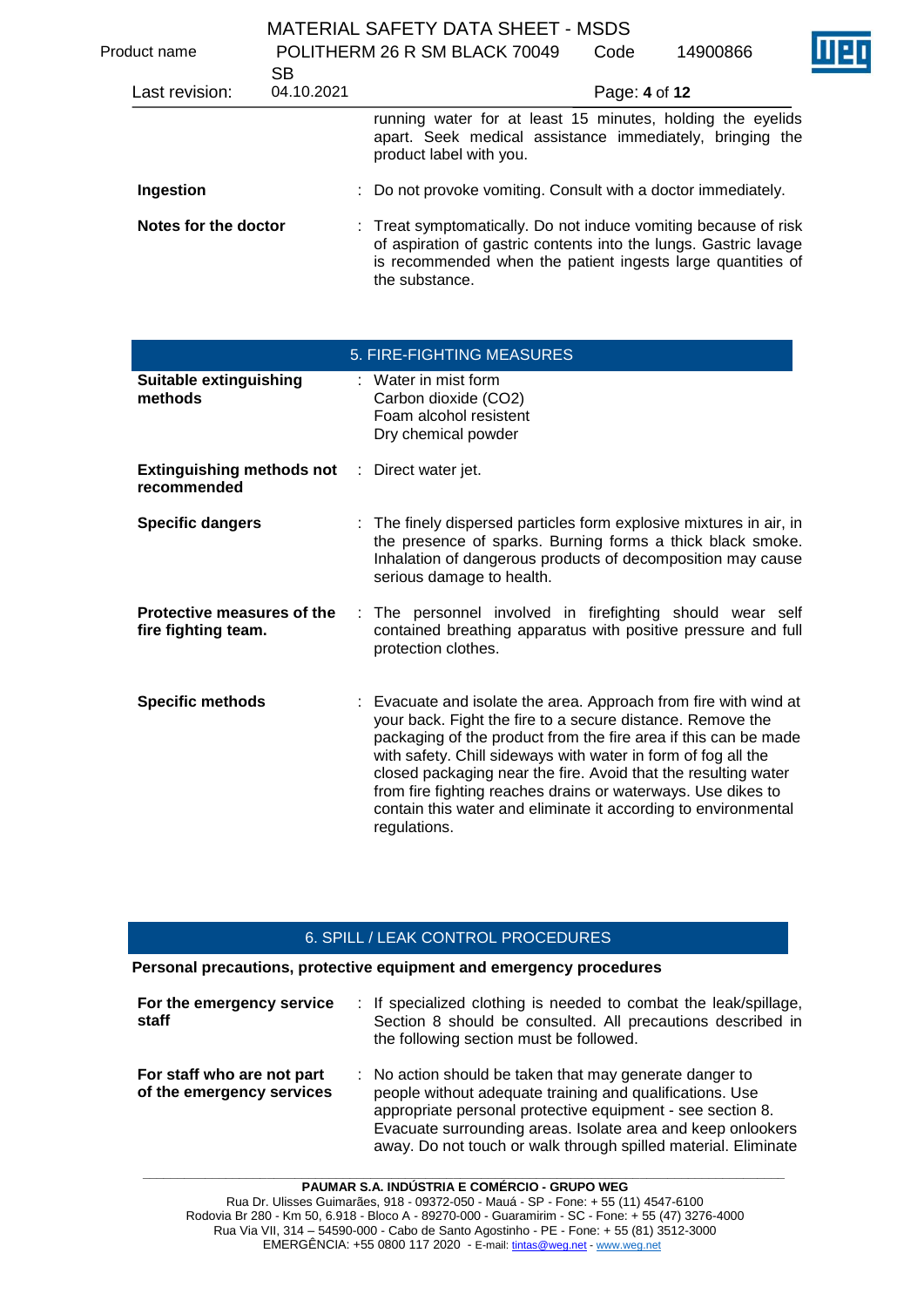|                                  |                         | <b>MATERIAL SAFETY DATA SHEET - MSDS</b>                                                                                                                                                                                                                                                                                                                                                                                                                                                                      |               |                      |  |
|----------------------------------|-------------------------|---------------------------------------------------------------------------------------------------------------------------------------------------------------------------------------------------------------------------------------------------------------------------------------------------------------------------------------------------------------------------------------------------------------------------------------------------------------------------------------------------------------|---------------|----------------------|--|
| Product name                     |                         | POLITHERM 26 R SM BLACK 70049                                                                                                                                                                                                                                                                                                                                                                                                                                                                                 | Code          | 14900866             |  |
| Last revision:                   | <b>SB</b><br>04.10.2021 |                                                                                                                                                                                                                                                                                                                                                                                                                                                                                                               | Page: 5 of 12 |                      |  |
|                                  |                         | all sources of ignition. Avoid breathing vapor or mist. Provide<br>adequate ventilation if possible. Wear appropriate respiratory<br>mask when ventilation is inadequate. In accordance with<br>characteristics of the location and/or area and in relation to the<br>amount of spilled/leaked product, additional emergency<br>measures may be taken under the supervision of a trained<br>professional.                                                                                                     |               |                      |  |
| <b>Environmental precautions</b> |                         | : Prevent<br>spilled/leaked<br>waterways, drains and sewers. Inform the relevant authorities<br>in accordance with current legislation if the product causes<br>environmental damage.                                                                                                                                                                                                                                                                                                                         | product from  | contact<br>withsoil. |  |
|                                  |                         | Methods and materials for containment and cleaning                                                                                                                                                                                                                                                                                                                                                                                                                                                            |               |                      |  |
| Large spills / leaks             |                         | : Stop the leak if this can be done safely. Cover up spillage in a<br>tarp to prevent the spread by wind or rain. Use antifaiscantes<br>tools and explosion-proof equipment properly grounded to<br>collect the product. Place the material collected in dry, clean<br>and properly identified containers. Cap the container loosened<br>so removing them from the spill site. Avoid formation of dust.<br>Remove the packaging from the spill site. If there is product<br>disposal need refer to chapter 13 |               |                      |  |
| <b>Small spills / leaks</b>      |                         | The collected material can return to the process if you are in<br>favorable conditions. Otherwise should be referred for<br>appropriate disposal.                                                                                                                                                                                                                                                                                                                                                             |               |                      |  |
| <b>Dust control</b>              |                         | Consult section 13.                                                                                                                                                                                                                                                                                                                                                                                                                                                                                           |               |                      |  |

# 7. HANDLING AND STORAGE

| <b>Instructions for safe</b><br>treatment | : Avoid contact with eyes, skin and clothes. Do not handle the<br>product before reading and understanding all safety<br>precautions. Do not re-use packaging. Refer to special<br>instructions before use. Avoid inhalation of the powder. Do not<br>eat, drink or smoke during use.                                                                                                                                                                                                                                                                         |
|-------------------------------------------|---------------------------------------------------------------------------------------------------------------------------------------------------------------------------------------------------------------------------------------------------------------------------------------------------------------------------------------------------------------------------------------------------------------------------------------------------------------------------------------------------------------------------------------------------------------|
| <b>Precautions for safe</b><br>handling   | : Use individual protective equipment. Environments and areas<br>that will be used for electrostatic spraying of powder paints<br>must provide controlled ventilation. Through controlled<br>ventilation it must be ensured that the air in the inhalation<br>scope is be healthy from a health point of view (see limits in<br>Section 8). Avoid sources of ignition and dust deposition in the<br>environment. Antistatic clothes and shoes are recommended.<br>Emergency showers and eye wash basins must be installed in<br>locations of use and storage. |
| <b>Fire protection</b>                    | : Tools that do not produce sparks should be used. Keep away<br>from heat and sources of ignition.Do not smoke.Avoid<br>accumulation of electrostatic charges. All conductive elements<br>of the system, in contact with the product, must be electrically                                                                                                                                                                                                                                                                                                    |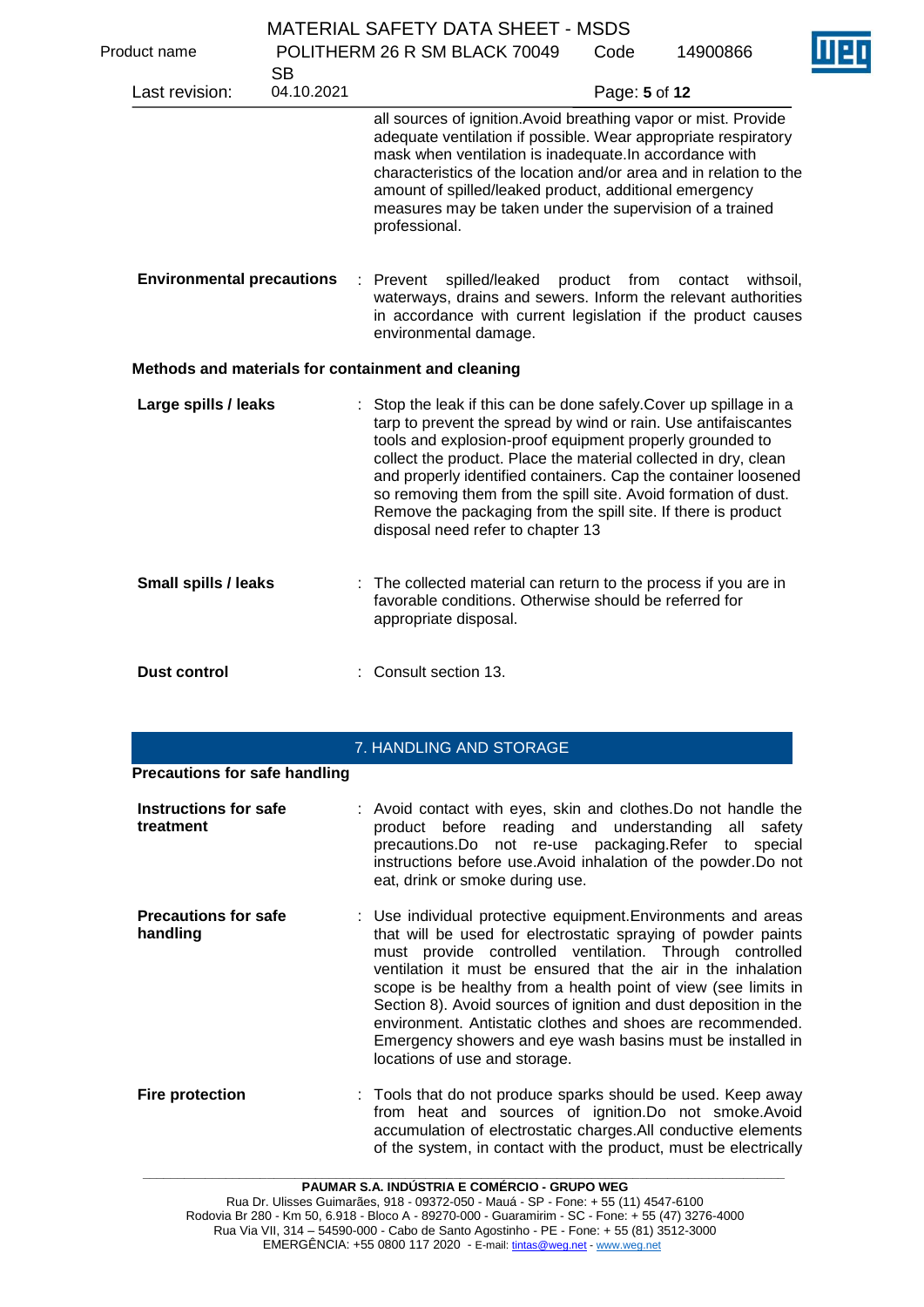|                                           |            |   | MATERIAL SAFETT DATA SHEET - MSDS                                                                                                                                                                                                                                                            |               |          |  |
|-------------------------------------------|------------|---|----------------------------------------------------------------------------------------------------------------------------------------------------------------------------------------------------------------------------------------------------------------------------------------------|---------------|----------|--|
| Product name                              | <b>SB</b>  |   | POLITHERM 26 R SM BLACK 70049                                                                                                                                                                                                                                                                | Code          | 14900866 |  |
| Last revision:                            | 04.10.2021 |   |                                                                                                                                                                                                                                                                                              | Page: 6 of 12 |          |  |
|                                           |            |   | groundedOnly use in well-ventilated locations, to prevent<br>accumulation of powder in explosive concentrations.                                                                                                                                                                             |               |          |  |
| <b>Storage conditions</b>                 |            |   |                                                                                                                                                                                                                                                                                              |               |          |  |
| Substances to be avoid                    |            |   | : Keep away from oxidising agents, strong acid solutions and<br>strong alkaline solutions.                                                                                                                                                                                                   |               |          |  |
| <b>Storage conditions</b>                 |            |   | : The electrical installation must comply with NEC(National<br>Electrical Code) or IEC (International Electrical Commission)<br>standards and/or those of the ABNT (Brazilian Association of<br>Technical Standards). The floor of the storage area must be<br>impermeable, non-combustible. |               |          |  |
| <b>Appropriate storage</b><br>conditions  |            |   | : Store the material in covered, dry, well ventilated and<br>identified areasStore at a temperature below 30°C.Store in a<br>closed container. Keep out of direct sunlight.                                                                                                                  |               |          |  |
| Inappropriate storage<br>conditions       |            |   | : Exposed to elevated temperatures, sun and rain. Close to<br>oxidizing agents. Close to food. Close to sources of heat and<br>ignition.                                                                                                                                                     |               |          |  |
| <b>Materials to avoid</b>                 |            |   | : Do not store with explosive materials, flammableand/or toxic<br>gases, oxidizing, corrosive substances, or materials that may<br>generate spontaneous combustion.                                                                                                                          |               |          |  |
| Secure packaging materials                |            |   |                                                                                                                                                                                                                                                                                              |               |          |  |
| <b>Recommended packaging</b><br>materials |            | ÷ | Must be stored in plastic bags packed in cardboard boxes.                                                                                                                                                                                                                                    |               |          |  |
| Packaging materials to be<br>avoided      |            |   | Glass containers.                                                                                                                                                                                                                                                                            |               |          |  |

## 8. EXPOSURE CONTROL – PERSONAL PROTECTION

The information in this chapter contain general guidelines. Chapter 1 should be consulted for any information on the recommended use of this product in different scenarios of exposure.

| Preferably use the product in adequate application cabin.<br><b>Engineering control</b><br>measures | In case it is not possible, provide exhaustion/ventilation<br>enough to keep the concentration of the agents indicated<br>in this section under the limits of tolerance (L.T.),<br>otherwise, use adequate respiratory protection equipment.<br>The engineering controls should keep the concentrations<br>of gas/vapour under the limit of LEL - Lower Explosive<br>Limit (see section 9). Use equipment explosion proof. |
|-----------------------------------------------------------------------------------------------------|----------------------------------------------------------------------------------------------------------------------------------------------------------------------------------------------------------------------------------------------------------------------------------------------------------------------------------------------------------------------------------------------------------------------------|
|-----------------------------------------------------------------------------------------------------|----------------------------------------------------------------------------------------------------------------------------------------------------------------------------------------------------------------------------------------------------------------------------------------------------------------------------------------------------------------------------------------------------------------------------|

# **Control parameters**

## **Occupational Exposure Limits**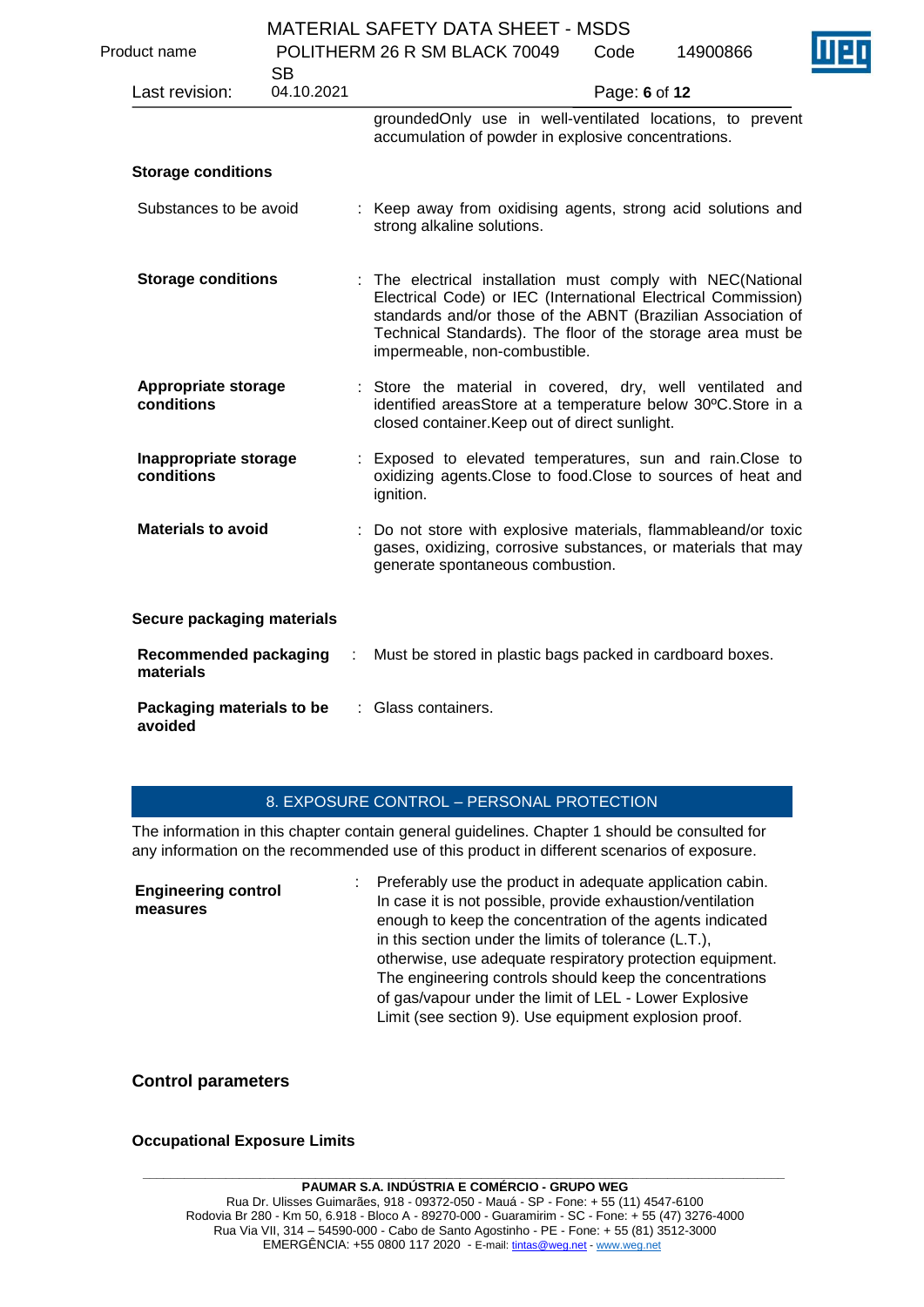|                | MATERIAL SAFETY DATA SHEET - MSDS |               |          |  |
|----------------|-----------------------------------|---------------|----------|--|
| Product name   | POLITHERM 26 R SM BLACK 70049     | Code          | 14900866 |  |
|                | SB.                               |               |          |  |
| Last revision: | 04.10.2021                        | Page: 7 of 12 |          |  |

| <b>Name</b>         | <b>CAS No.</b> | <b>TLV/TWA</b>           | <b>TLV/STEL</b> | <b>ITLV/TETO</b> | <b>Source</b> |
|---------------------|----------------|--------------------------|-----------------|------------------|---------------|
| <b>ITRIGLYCIDYL</b> | 2451-62-9      | $0.05 \,\mathrm{mg/m^3}$ |                 |                  | <b>ACGIH</b>  |
| <b>ISOCYANURATE</b> |                |                          |                 |                  |               |

\*PPM - parts of vapour or gas per million of parts of contaminated air

\*\* MG/m<sup>3</sup> - miligrams per cubic meter of air.

#### **Personal protective equipment required**

| <b>Respiratory protection</b>   | If the powder is above the tolerance limits (seeengineering<br>control measures, above) a dust mask must be used,<br>suitable for this purpose (P2 particle filter). Occasionally<br>other respiratory protective equipment may be used. |
|---------------------------------|------------------------------------------------------------------------------------------------------------------------------------------------------------------------------------------------------------------------------------------|
| <b>Hand protection</b>          | Protective creams can be used to protect exposed skin<br>areas together with latex or nitrile gloves (never used after<br>the exposure has occurred).                                                                                    |
| Eye protection                  | Use hermetic goggles to protect against powder spray.                                                                                                                                                                                    |
| <b>Body and skin protection</b> | Antistatic clothes and shoes are recommended.                                                                                                                                                                                            |

|                              | 9. PHYSICAL AND CHEMICAL PROPERTIES                                                                                                            |
|------------------------------|------------------------------------------------------------------------------------------------------------------------------------------------|
| <b>Form</b>                  | Dust                                                                                                                                           |
| <b>State of matter</b>       | Solid                                                                                                                                          |
| Color                        | <b>Black</b>                                                                                                                                   |
| Odour                        | Weak and distinctive                                                                                                                           |
| <b>Odour limit</b>           | Not applicable                                                                                                                                 |
| pH                           | Not applicable                                                                                                                                 |
| <b>Melting point</b>         | Not applicable<br>÷                                                                                                                            |
| <b>Boiling point</b>         | Not applicable                                                                                                                                 |
| <b>Evaporation rate</b>      | Not applicable                                                                                                                                 |
| <b>Inflammation point</b>    | Method: Not applicable<br>÷.                                                                                                                   |
| <b>Upper explosive limit</b> | $70$ g/m <sup>3</sup><br>÷.                                                                                                                    |
| Lower explosive limit        | 40 g/m <sup>3</sup><br>÷.                                                                                                                      |
| Vapor pressure               | Not applicable                                                                                                                                 |
| <b>Density</b>               | $1,60$ g/cm <sup>3</sup>                                                                                                                       |
| Solubility(ies)              | Insoluble in water, partially soluble in some solvents and<br>thinners oxygen as acetone, ethyl acetate, methyl ethyl<br>ketone, among others. |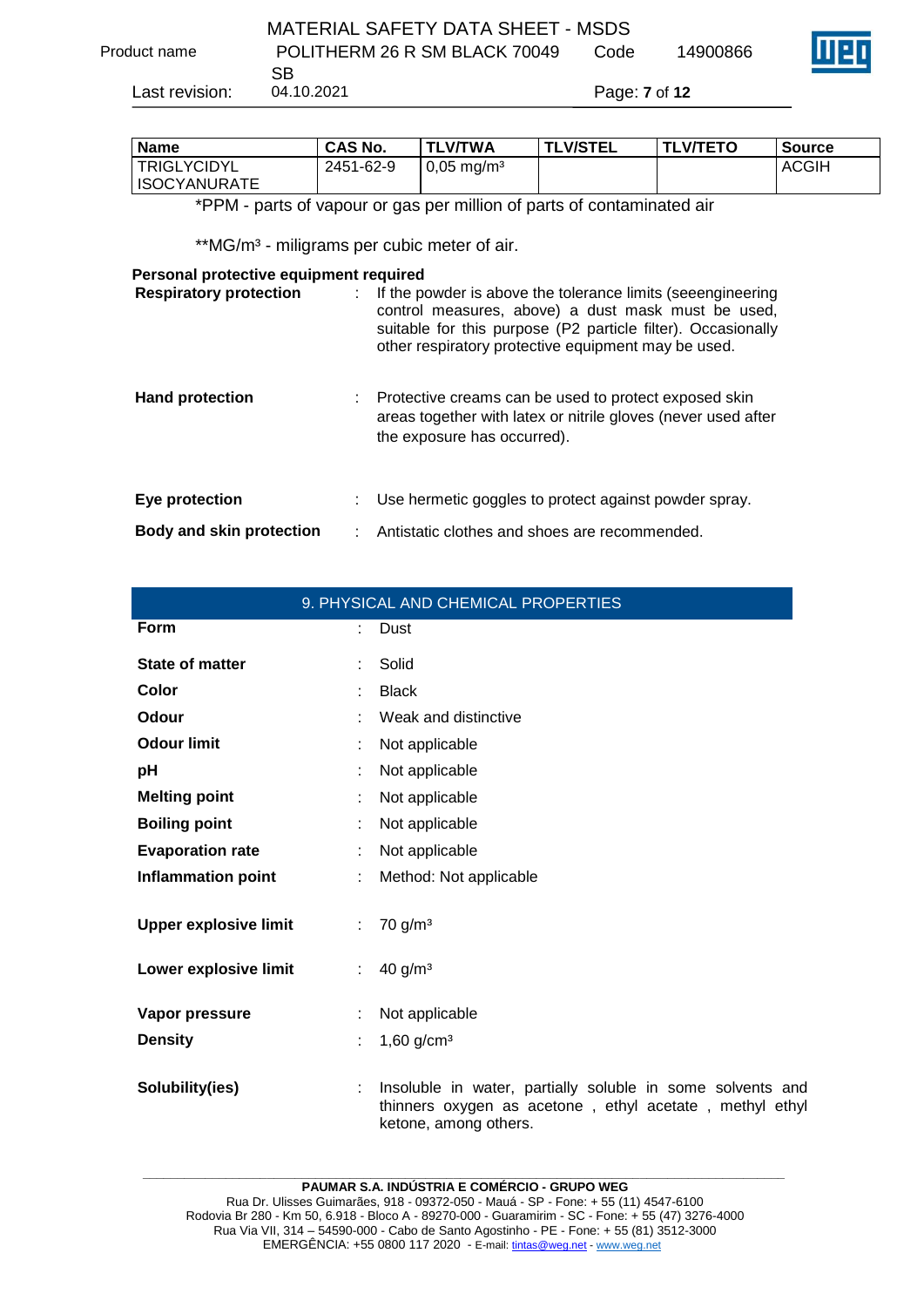| Product name                             | <b>SB</b>  |   | POLITHERM 26 R SM BLACK 70049 | Code          | 14900866 |  |
|------------------------------------------|------------|---|-------------------------------|---------------|----------|--|
| Last revision:                           | 04.10.2021 |   |                               | Page: 8 of 12 |          |  |
| N-octano /water partition<br>coefficient |            |   | Not applicable                |               |          |  |
| <b>Auto flammability</b>                 |            | ÷ | 400 $\degree$ C               |               |          |  |
| Cinematic viscosity (25°C)               |            | ÷ | Not applicable                |               |          |  |
| Vapor density                            |            | ÷ | Not applicable                |               |          |  |
| <b>Decomposition temperature</b>         |            |   | Not applicable                |               |          |  |

### 10. STABILITY AND REACTIVITY

| <b>Reactivity</b>                              |    | Presents no reactivity at room temperature and under normal<br>conditions of use.                                                                                                                                                                                                                                                                                                                                                                                                                  |
|------------------------------------------------|----|----------------------------------------------------------------------------------------------------------------------------------------------------------------------------------------------------------------------------------------------------------------------------------------------------------------------------------------------------------------------------------------------------------------------------------------------------------------------------------------------------|
| <b>Chemical stability</b>                      |    | Stable at room temperature and under normal conditions of<br>use.                                                                                                                                                                                                                                                                                                                                                                                                                                  |
| <b>Possibility of dangerous</b><br>reactions   |    | Presents no reactivity at room temperature and under normal<br>conditions of use.<br>None when the product is stored, applied and processed<br>correctly. Otherwise, the mixture powder air mixture could<br>ignite.                                                                                                                                                                                                                                                                               |
| Need to add additives and<br><b>inhibitors</b> | ÷. | Not necessary.                                                                                                                                                                                                                                                                                                                                                                                                                                                                                     |
| <b>Conditions to avoid</b>                     |    | Extreme heat and open flame.                                                                                                                                                                                                                                                                                                                                                                                                                                                                       |
| Incompatible materials                         |    | Do not store with explosive materials, flammableand/or toxic<br>gases, oxidizing, corrosive substances, or materials that may<br>generate spontaneous combustion.                                                                                                                                                                                                                                                                                                                                  |
| Dangerous products of<br>decomposition         |    | High temperatures (above 300°C) could result in dangerous<br>products of decomposition, such as carbon dioxide and<br>smoke. Triglycidylisocyanurate can polymerize under the<br>effect of strong heat, exceeding 120°C for more than 12<br>hours, or under the influence of catalysts. Decompose when<br>burning, producing toxic fumes comprising nitrogen oxides.<br>Thawed rapidly reacts with primary and secondary amines,<br>carboxylic acids and anhydrides, thiols, phenols and alcohols. |

#### 11. TOXICOLOGICAL INFORMATION

### **Components TRIGLYCIDYL ISOCYANURATE**

**Acute toxicity by oral use**

: Test species DL50 **Observations**  Data not available.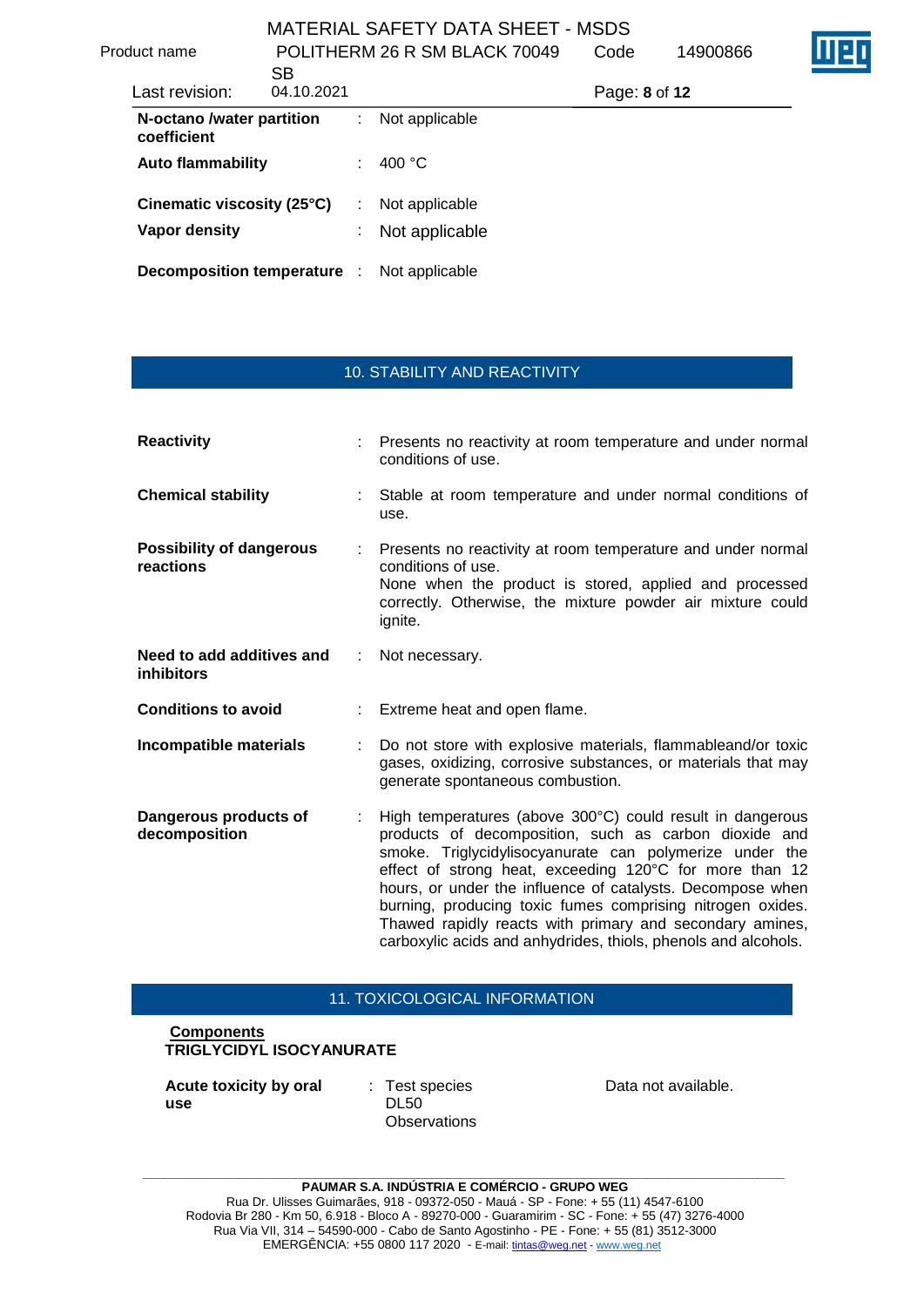Code 1400086

Product name POLITHERM 26 R SM BLACK 70049

| uuvu namu                                                     | <b>SB</b>  | T OLITTLEINNI ZU IN ONI DEACH 70043                                     | 14900000                                                                                                                |
|---------------------------------------------------------------|------------|-------------------------------------------------------------------------|-------------------------------------------------------------------------------------------------------------------------|
| Last revision:                                                | 04.10.2021 |                                                                         | Page: 9 of 12                                                                                                           |
| <b>Acute toxicity by</b><br>inhalation                        |            | : Test species<br><b>DL50</b><br><b>Observations</b>                    | Rat<br>$0,65$ mg/l                                                                                                      |
| Acute toxicity by<br>cutaneous use                            |            | : Test species<br><b>DL50</b><br><b>Observations</b>                    | Rabbit<br>2.000 mg/kg                                                                                                   |
| <b>Acute toxicity (other</b><br>methods of<br>administration) |            | : Test species<br><b>DL50</b><br><b>LC50</b><br>Non-standard unit value | Data not available.                                                                                                     |
| <b>Corrosion/irritation of</b><br>skin                        |            | : Data not available.                                                   |                                                                                                                         |
| Serious eye damage/eye<br>irritation                          |            | Category 1<br>÷.                                                        |                                                                                                                         |
| <b>Respiratory or dermal</b><br>sensitivity                   |            | : Category 1                                                            |                                                                                                                         |
| <b>Mutageneses</b>                                            |            | germ cells.                                                             | : Chemicals known to induce heritable mutations in human                                                                |
| Carcinogenicity                                               |            | : Data not available.                                                   |                                                                                                                         |
| <b>Toxic effects for</b><br>reproduction                      |            | : Data not available.                                                   |                                                                                                                         |
| Specific target organ<br>toxicity (STOT) - single<br>exposure |            | : Data not available.                                                   |                                                                                                                         |
| Specific target organ<br>toxicity (STOT) - repeat<br>exposure |            | human health on repeated exposure                                       | : Substance based on evidence from studies in experimental<br>animals can probably present a potential to be harmful to |

Aspiration hazard : Data not available.

### **Acute toxicity**

Powder coatings are generally inert dusts . No data are available on acute toxicity for the product. Powder coatings can cause irritation located in the skin , especially in skin folds or use of tight clothes . People allergic or respiratory problems should not work in the powder application. Repeated or prolonged contact with the product may cause removal of natural fat from the skin , resulting in non allergic contact dermatitis and skin absorption . The product that comes into contact with the eyes can cause irritation.

#### **Chronic toxicity**

On the skin , prolonged contact leads to degreasing , may cause fissures , dryness , dermatitis and eczema. The respiratory system may be affected by chronic bronchitis and decreased respiratory volume. Exposure of pregnant women to concentrations above the limit can present threat of abortion. In contact with eyes, do not rub , wash with running water for at the least 15 minutes.

### 12. ECOLOGICAL INFORMATION

**Stability in soil** : Data not available.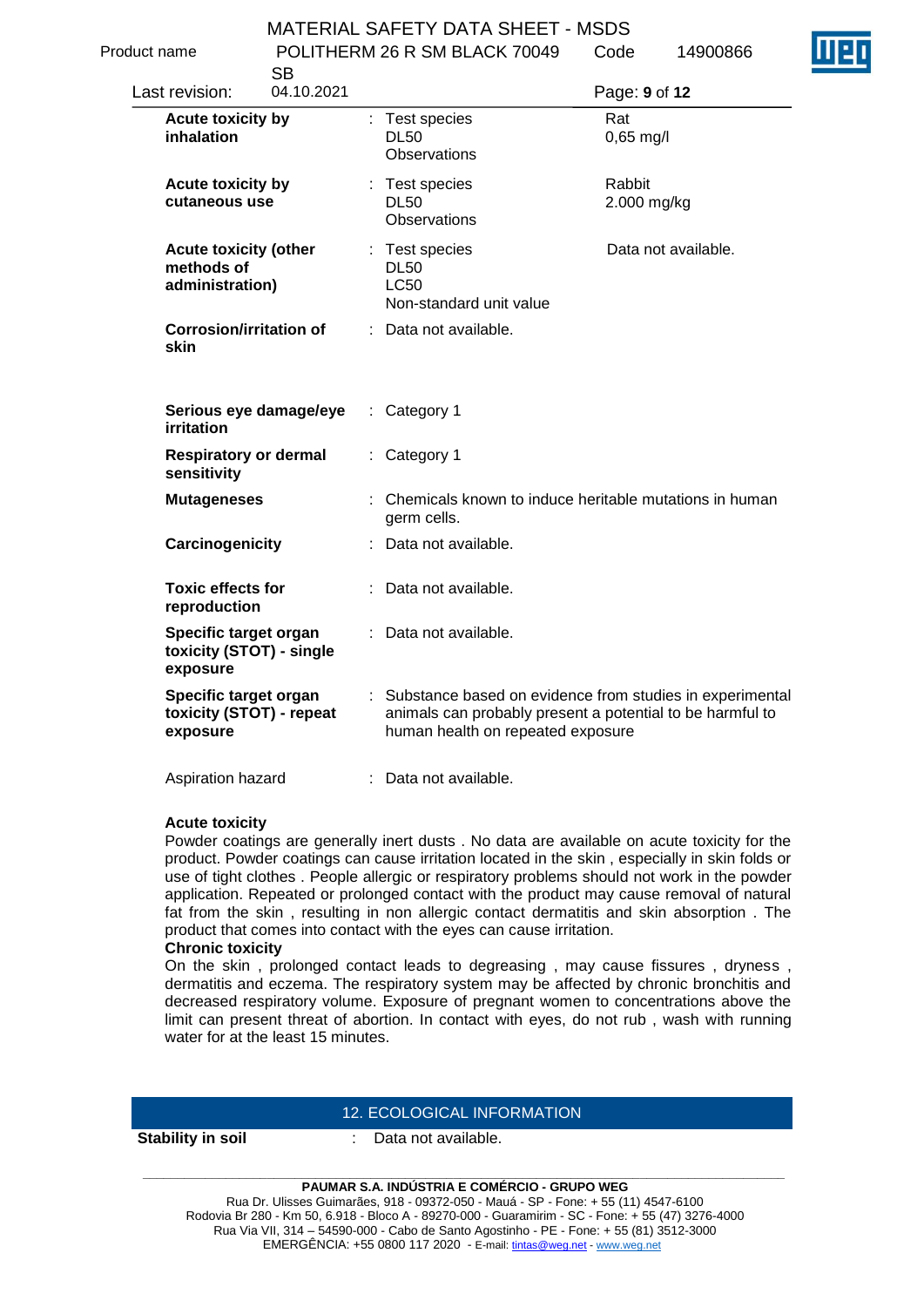| Product name                                       | <b>SB</b>  | POLITHERM 26 R SM BLACK 70049                                                           | Code           | 14900866 |  |
|----------------------------------------------------|------------|-----------------------------------------------------------------------------------------|----------------|----------|--|
| Last revision:                                     | 04.10.2021 |                                                                                         | Page: 10 of 12 |          |  |
| <b>Elimination of chemical</b><br>physical ability |            | Not considered potentially bioaccumulative.                                             |                |          |  |
| <b>Other toxicological</b><br>observations         |            | Data not available.                                                                     |                |          |  |
| <b>Ecotoxicity</b>                                 |            | Detrimental to the flora.<br>Detrimental to the fauna<br>Contaminates the ground water. |                |          |  |

|                                        | 13. DIOSPOSAL AND TREATMENT CONSIDERATIONS                                                                                                                                                                                     |
|----------------------------------------|--------------------------------------------------------------------------------------------------------------------------------------------------------------------------------------------------------------------------------|
| Recommended methods for final disposal |                                                                                                                                                                                                                                |
| <b>Product</b>                         | : Class II Waste - Dispose of in industrial landfill or a facility<br>authorized for recycling in accordance with federal, state<br>or local regulations.                                                                      |
| Waste                                  | : Class II Waste - Dispose of in industrial landfill or a facility<br>authorized for recycling in accordance with federal, state<br>or local regulations.                                                                      |
| <b>Used packaging</b>                  | Clean packaging should be sent for recycling. Packaging with<br>class II waste should be disposed of in industrial landfill or a<br>facility authorized for recycling in accordance with federal,<br>state orlocal regulations |

#### 14. TRANSPORTATION INFORMATION

### **National and international regulations**

Land : Not classified as a dangerous good under transport regulations.

Shipping : Not classified as a dangerous good under transport regulations.

Air transport : Not classified as a dangerous good under transport regulations.

### 15. REGULATORY INFORMATION

This MSDS (Material Safety Data Sheet) was generated according to the criteria of NBR 14725/2014. (Brazilian standard that defines the GHS).

|                          | Specific Regulations for the   Federal Decree No. 2657, July 3rd, 1998.       |
|--------------------------|-------------------------------------------------------------------------------|
| <b>Chemical Product.</b> | Ordinance No. 229, May 24th, 2011 - Changes to Regulatory<br>Standard No. 26. |
|                          | ABNT NBR 14725: 2014 - valid from 19/12/2014 -                                |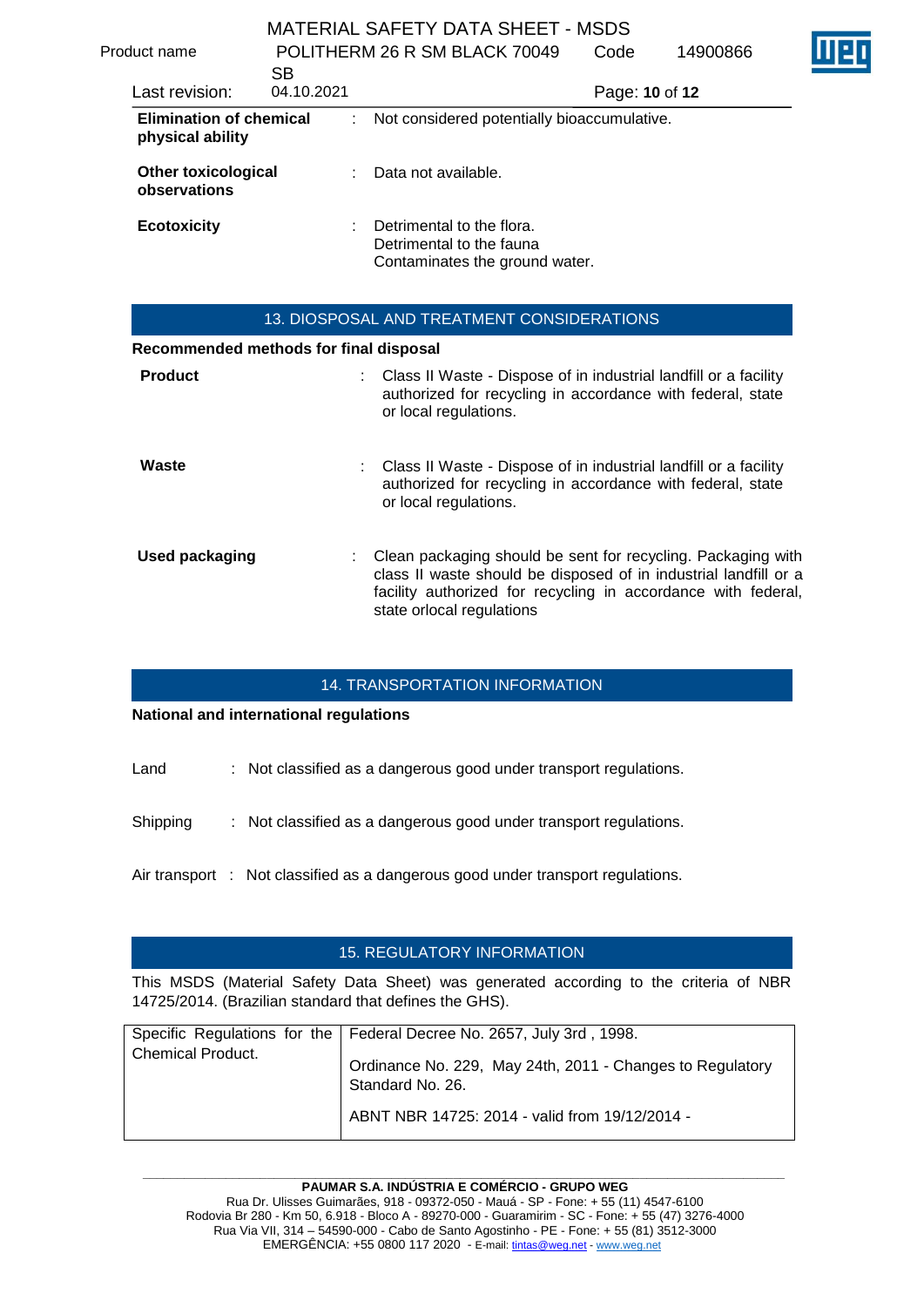Product name POLITHERM 26 R SM BLACK 70049

Code 14900866

| Last revision: | SВ<br>04.10.2021 | Page: 11 of 12                                                   |
|----------------|------------------|------------------------------------------------------------------|
|                |                  | Amendment 1 (19/11/2014).                                        |
|                |                  | Law No. 12305, August 2nd 2010 (Solid Waste National<br>Policy). |
|                |                  | Decree No. 7404, December 23rd, 2010.                            |
|                |                  | Resolution ANTT N° 5.232, December 14th 2016.                    |

# 16. ADDITIONAL INFORMATION

## **Acronyms Used:**

**Legenda:**

| <b>CAS</b>      | <b>Chemical Abstract Service</b>                          |  |  |  |  |  |
|-----------------|-----------------------------------------------------------|--|--|--|--|--|
| VO              | Organic Vapors                                            |  |  |  |  |  |
| <b>NEC</b>      | National Eletrical code/Código Nacional de Eletricidade   |  |  |  |  |  |
| IEC:            | <b>International Eletrical Commision</b>                  |  |  |  |  |  |
| <b>ABNT</b>     | <b>Brazilian Association of Technical Standards</b>       |  |  |  |  |  |
| <b>ACGIH</b>    | American Conference of Governmental Industrial Hygienists |  |  |  |  |  |
| <b>TLV</b>      | Threshold Limit Values                                    |  |  |  |  |  |
| <b>TLV/TWA</b>  | <b>Time Weighted Average</b>                              |  |  |  |  |  |
| <b>TLV/STEL</b> | <b>Short Term Exposure Limit</b>                          |  |  |  |  |  |
| TLC/C:          | <b>Tolerance Limit - Ceiling Value</b>                    |  |  |  |  |  |
| EPI:            | <b>Individual Protective Equipment</b>                    |  |  |  |  |  |
| CА              | <b>Approval Certificate</b>                               |  |  |  |  |  |
| <b>PPRA</b>     | <b>Environmental Risk Prevention Program</b>              |  |  |  |  |  |
| <b>NR</b>       | <b>Regulatory Standard</b>                                |  |  |  |  |  |
| <b>NFPA</b>     | <b>National Fire Protection Agency</b>                    |  |  |  |  |  |
| mmHg            | Millimeters of mercury - pressure unit                    |  |  |  |  |  |
| <b>DL50</b>     | Lethal Dose average                                       |  |  |  |  |  |
| <b>CL50</b>     | Lethal Concentration average                              |  |  |  |  |  |
| ppm             | Parts per million                                         |  |  |  |  |  |
| N.d             | Not available                                             |  |  |  |  |  |
| A+B             | Viscosity of the mixture of component $A +$ component B   |  |  |  |  |  |

Important information, but not specifically described in the previous sections: This MSDS was prepared based on current knowledge about the handling of the product under normal conditions of use, according to the application specified on the packaging and recommended usage in Section 1 of this MSDS. Any other use of the product involving its combination with other materials, as well as forms of use different from those indicated, are the user's responsibility. The company advises that the handling of any chemical substance requires prior knowledge of its hazards by the user. In the workplace it is responsibility of the company user of the product to provide

**\_\_\_\_\_\_\_\_\_\_\_\_\_\_\_\_\_\_\_\_\_\_\_\_\_\_\_\_\_\_\_\_\_\_\_\_\_\_\_\_\_\_\_\_\_\_\_\_\_\_\_\_\_\_\_\_\_\_\_\_\_\_\_\_\_\_\_\_\_\_\_\_\_\_\_\_\_\_\_\_\_\_\_\_\_\_\_\_\_\_\_\_\_ PAUMAR S.A. INDÚSTRIA E COMÉRCIO - GRUPO WEG**